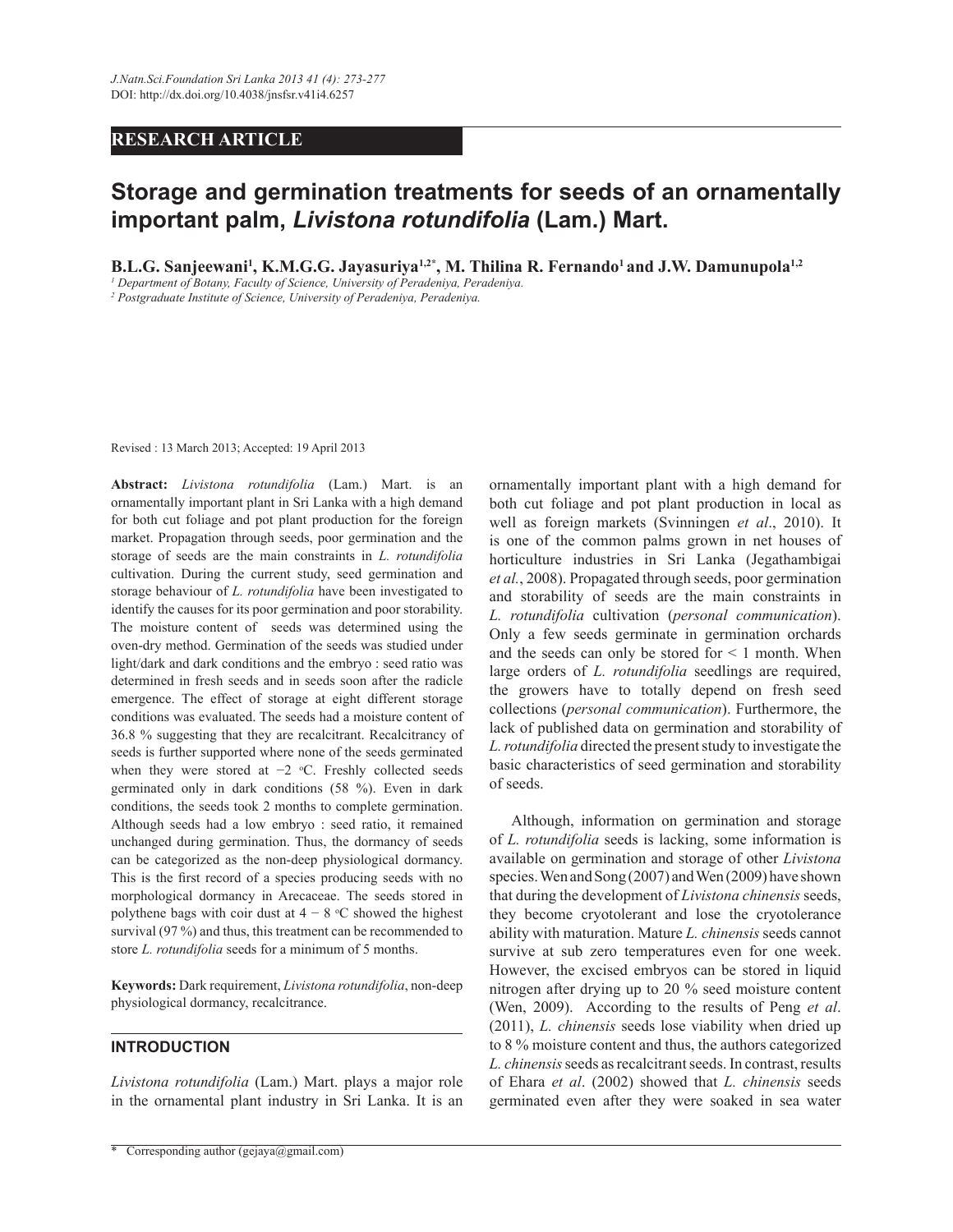for 60 days. Ellis *et al*. (2007) have reported that seeds of *L. cochinensis* have an orthodox storage behaviour. *L. chinensis* seeds germinate without any treatment; however they take  $50 - 60$  days from sowing to complete germination (Singh *et al*., 2010). Thus, the seeds may have a slight physiological dormancy or morphological dormancy similar to most of the other Arecaceae species (Baskin & Baskin, 1998). Similarly, Lack (2009) reported that seeds of *L. rigida* do not require any pre treatment for germination however, it took more than 1 month to sprout.

# **METHODS AND MATERIALS**

## **Studied species**

*Livistona rotundifolia* is a hermaphroditic palm tree, which can reach a height of 45 m. This plant is native to Malaysia, Indonesia and the Philippines. In its native habitat, this species occur in swamp forests, seasonally dry swamp forests, mangrove margins, rainforests, moist evergreen forests and in river banks (Dowe, 2009). However, it has been introduced to many tropical and subtropical countries as an ornamental species (De Zoysa, 2000).

## **Seed collection**

Mature fruits were collected from *L. rotundifolia*  trees in Ambalangoda (80.05<sup>0</sup>, 6.23<sup>0</sup>), Sri Lanka. The fruits were stored in polythene bags and brought to the labratory. Seeds were extracted from healthy fruits and the experiments were initiated within 2 wks from collection.

## **Seed moisture content**

Fifteen seeds, which were initially weighed (with a digital chemical balance) were oven dried at  $120^{\circ}$ C for 3 hrs (ISTA, 2008). Retrieved seeds were reweighed individually and then the seed moisture content (MC) was determined on fresh mass basis.

# **Effect of drying on seed viability**

Two samples of 3 replicates with 15 seeds each, were weighed initially. Seeds were air dried to 20 % or 10 % seed MC, assuming that their initial seed MC was 36.8 % (MC determined by the first experiment). When seed samples reached the desired MC (20 % or 10 %), they were incubated on moistened filter papers in petri plates under laboratory temperature conditions (26  $\pm$  2 °C) in darkness. Non-germinated seeds were cut opened and observed for the white viable embryo.

## **Seed germination test**

Two samples of 3 replications of 15 seeds were incubated under ambient laboratory conditions in light/dark  $(26 \pm 2 \degree C,$  diffused light through a window and white florescent light) and dark conditions. Darkness was provided by wrapping petri dishes with aluminium foil. Seeds were checked at 3 d intervals for germination. Radicle emergence was the criterion for germination.

# **Embryo : seed ratio**

Fourteen seeds were incubated on moistened filter papers in petri dishes at ambient laboratory temperature (approx.  $26 \pm 2$  °C) in the dark. Five seeds each were retrieved at 1 wk intervals until the seeds started to germinate. Seeds were cut opened and the embryo and seed lengths were measured using a ruler calibrated in millimeters.

# **Storability test**

Six samples with 3 replicates of 15 seeds were packed in polythene bags and stored in 3 temperature regimes; room temperature (approx.  $26 \pm 2$  °C), household refrigerator  $(4 - 8$  °C) and freezer  $(-2$  °C). Seeds were stored in the above temperatures with or without moistened coir dust, resulting in 6 storage conditions. Another seed sample with 3 replicates of 15 seeds was stored in the open petri dishes as the control. Seeds were drawn after 2 months and tested for germination on moist filter papers in petri dishes under dark and light/dark conditions. The same test was conducted for the other 6 seed samples with 3 replicates of 10 seeds. One seed sample with 3 replicates of 15 seeds was stored in the open petri dishes as the control. These 6 seed samples were retrieved separately after 5 months and tested for germination as explained above. Germination test was conducted only under dark conditions (where seeds germinated well, only in the darkness).

## **Analysis of data**

All the experiments were conducted in a completely randomized design. Data obtained from the germination tests were analyzed using a pooled t-test. Data obtained from the storage experiments were analyzed with one way ANOVA procedure and the means were separated with Duncan's multiple mean separation procedure. Data were arcsine transformed prior to analysis. Data analysis was conducted using the SAS statistical software (version 6.1).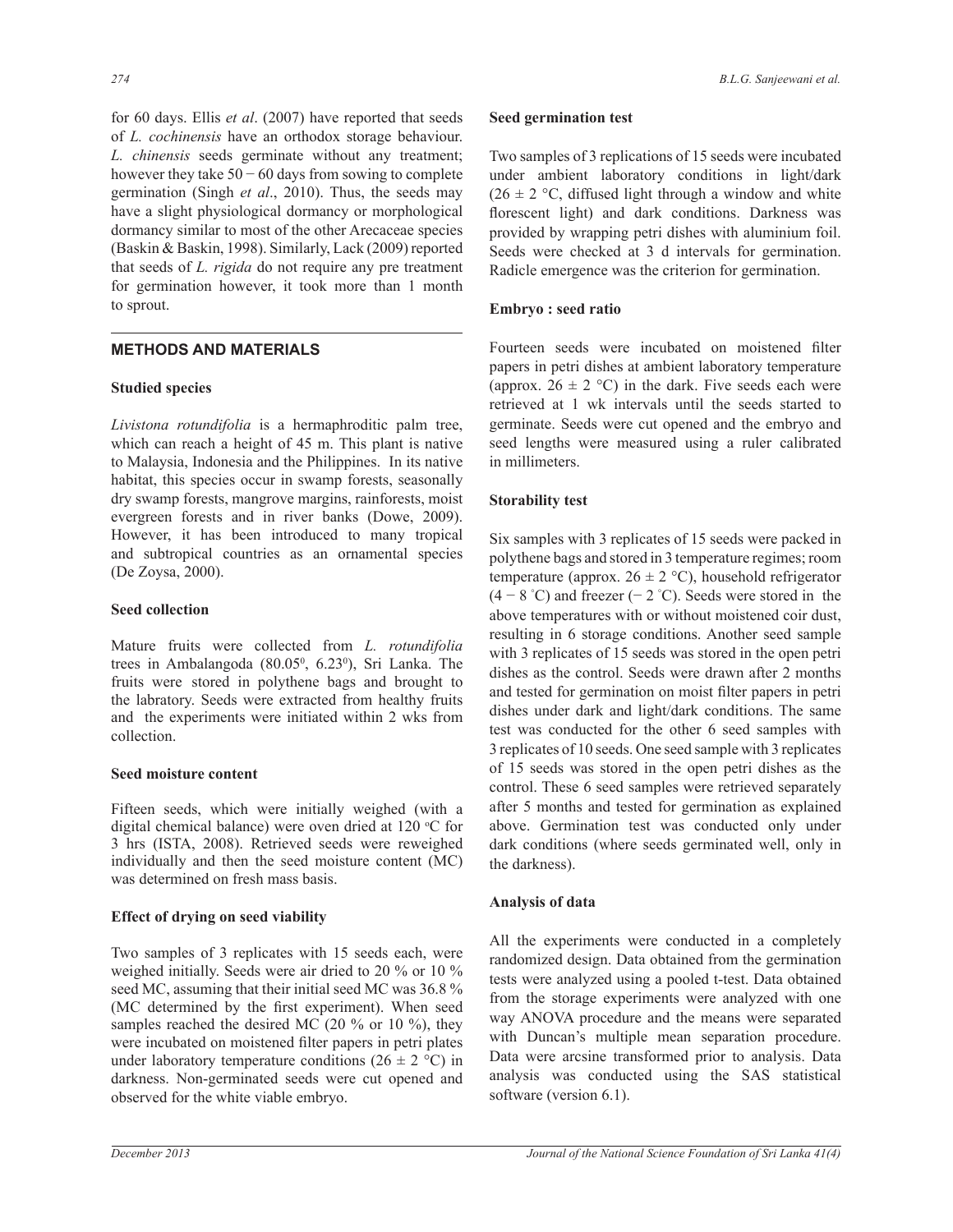### **RESULTS**

#### **Seed moisture content**

Fresh mass of the *L. rotundifolia* was  $0.55 \pm 0.04$  g while the dry mass was  $0.37 \pm 0.02$  g. Thus, the moisture content of *L. rotundifolia* was  $37 \pm 2$  % on a fresh mass basis.

#### **Effect of drying on seed viability**

None of the seeds air dried to 10 % MC germinated, while only 23 % of the seeds that were dried to 20 % MC germinated. All non-germinated seeds rotted and died during the germination period.

#### **Seed germination test**

Freshly collected seeds germinated only in dark conditions (58 %) (Figure1). Even in dark conditions seeds took 2 months to complete germination. Only 7 % of the seeds germinated under light conditions even after 4 months. Germination under light is significantly lower than the germination in dark conditions  $(t = 4.7, p = 0.04)$ .

#### **Embryo : seed ratio**

Embryo : seed ratio of the fresh seeds was 0.19. Soon after radicle emergence, the embryo : seed ratio was slightly higher (0.24) than that of fresh seeds. However, this observed difference was not statistically significant (t =  $-1.68$ , p = 0.168).



Incubation period (days)

**Figure 1:** Germination of *Livistona rotundifolia* seeds in light/ dark and dark conditions at ambient laboratory temperatures  $({\sim}26 \pm 2\degree C)$ . Different upper case letters depicts significant differences between different light conditions and different lower case letters depicts significant differences between 30 days incubation and 120 days incubation  $(n = 3)$ .

#### **Storability test**

None of the seeds stored in open petri dishes germinated after 2 months or 5 months storage. They rotted and died within 2-4 weeks. Seeds kept at room temperature with coir dust germinated  $57 - 86$  % (Figure 2) during the storage time  $[2$  months and 5 months  $(-\blacksquare)$ , respectively]. Among the seeds stored for 2 months, highest germination was shown by the seeds that were stored in polythene bags at room temperature  $(-1)$  under dark incubation conditions (97 %,  $f = 6.94$ ,  $p < 0.001$ ) (Figure 2A). However, they took 4 months to reach 97 % germination. Forty four percent of the seeds stored for 2 months at  $4 - 8$  °C in sealed polythene bags without coir dust  $(-\Delta)$  germinated within 4 months under laboratory temperature and light/dark conditions.



**Figure 2:** Germination of *Livistona rotundifolia* seeds in dark after 2 months (A) and 5 months (B) storage in different storage conditions [with moistened coir dust,  $(-\bullet)$  solid symbols with solid line; and without coir dust,  $(-\bigcirc)$  open symbols with dashed line] at different temperatures [ambient laboratory temperature,  $(\blacksquare, \square)$  squares; 4-8 °C,  $(\blacktriangle, \triangle)$ triangles; and - 20 °C,  $(\bullet, \circ)$  circles]. Circle with dotted lines depicts the percentage seed germinated during the time of storage in the moistened coir dust. Error bars are  $\pm$  SD. (n = 3)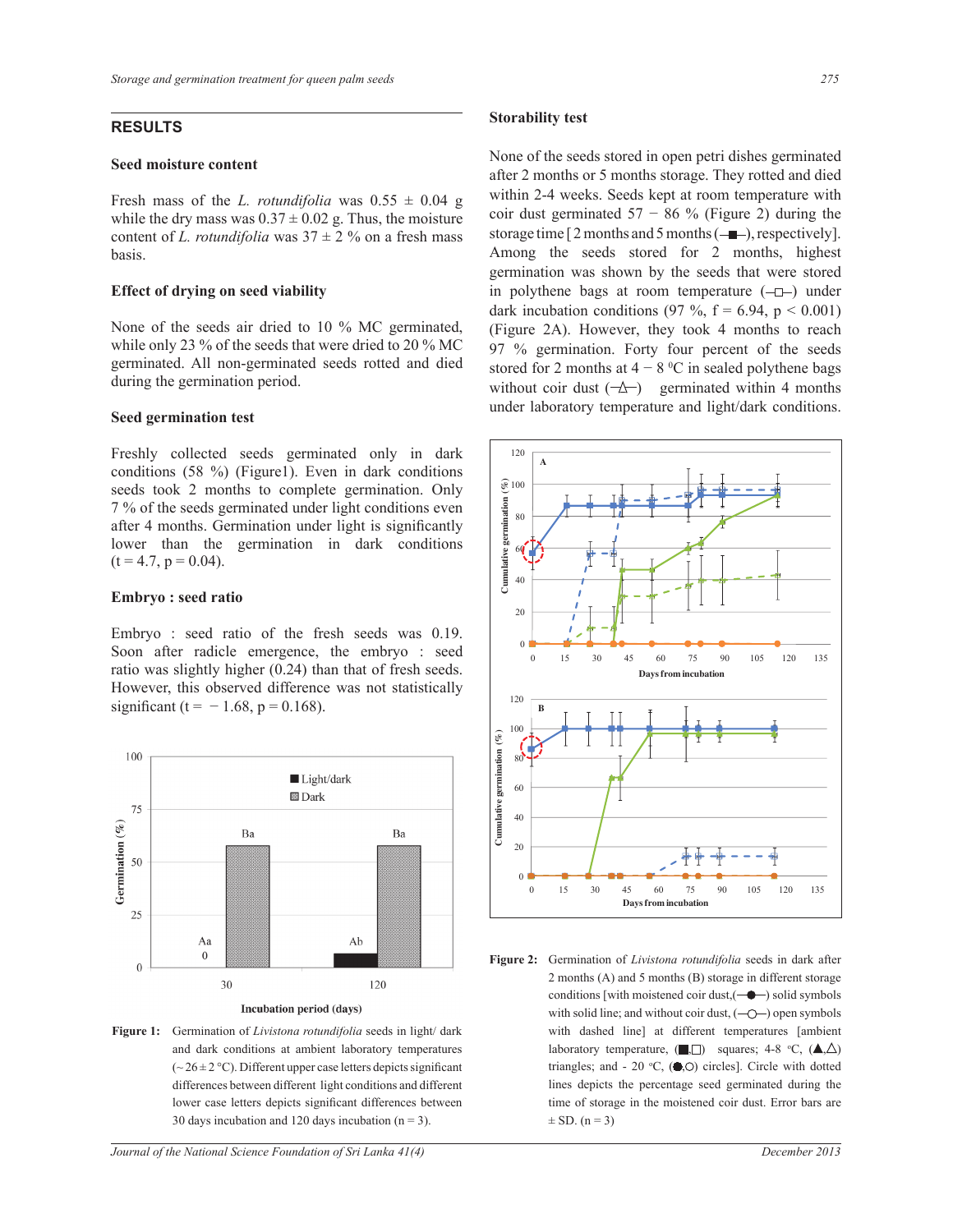This is a significantly higher germination than that of untreated fresh seeds incubated in light/dark conditions  $(6.7 \, \frac{\textdegree}{10006})$ ,  $(6.7 \, \frac{\textdegree}{10006})$ ,  $(6.7 \, \frac{\textdegree}{10006})$  among the seeds stored for 5 months, highest germination  $(97 \text{ %}, f = 46.82)$ ,  $p = 0.001$ ) was exhibited by seeds stored in polythene bags with coir dust at  $4 - 8^{\circ}$ C temperature  $($   $\blacktriangle$  $)$  in dark incubation condition (Figure 2B). However, only 13 % of seeds stored in polythene bags at room temperature conditions germinated. Rest of the seeds rotted and died during incubation.

## **DISCUSSION**

Seeds of *L. rotundifolia* have a high initial moisture content (37  $\pm$  2 %). Percentage moisture content of mature orthodox, intermediate and recalcitrant seeds have been recorded as < 20 - 50, 23 - 55, 36 - 90 respecitively (Hong & Ellis, 1996). *L. rotundifolia* seeds were categorized as recalcitrant due to the inability of the seeds to withstand desiccation (none of the seeds survived after desiccation to 10 % seed MC). *L. rotundifolia* seeds may have lost the viability due to the embryo damage caused by low seed moisture content as explained by Hong and Ellis (1996). Further, *L. rotundifolia* seeds lost their viability during storage under sub zero temperatures (none of the *L. rotundifolia* seeds survived after storage at  $-1$  °C). Recalcitrant seeds lose viability during storage at sub zero temperatures due to the expansion of the volume of water in the cells and due to the water crystal formation (Pammenter & Berjak, 1999). This conclusion is in conformity with Wen and Song (2007) and Peng *et al*. (2011) on the *L. chinensis* seeds. Both these authors emphasized that mature seeds of *L. chinensis* are desiccation sensitive and thus, they are recalcitrant. However, Ellis *et al.* (2007) reported that seeds of *L. cochinensis* are orthodox. There are only a few genera recorded with recalcitrant and orthodox seed producing species (Dickie & Pritchard, 2002). Since seeds of *L. rotundifolia* are recalcitrant they lose the viability when they lose moisture (Hong  $\&$ Ellis, 1996; Pammenter & Berjak, 2000). Therefore, to maintain a long seed storage life, precautions have to be taken to prevent moisture loss during storage.

 Freshly collected seeds of *L*. *rotundifolia* germinated only in dark conditions demonstrating that the seeds require dark conditions to germinate. However, even in dark conditions the seeds took 2 months to complete germination. Although fresh seeds have low embryo : seed ratio, it remained unchanged during the germination. Therefore, it can be concluded that *L. rotundifolia* seeds have no morphological or morphophysiological dormancy. However, most Arecaceae species produce seeds with morphological or morphophysiological dormancy (Baskin & Baskin, 1998). Hence, this is the first confirmed record of a species producing seeds with no morphological dormancy in Arecaceae.

 According to the results of the germination test *L. rotundifolia* seeds seem to have a slight non-deep physiological dormancy. Seeds stored for 2 months at  $4 - 8^{\circ}$  C in sealed polythene bags without coir dust germinated up to 71 % within 4 months under laboratory temperature and light/dark conditions. This is significantly higher than the germination of untreated fresh seeds incubated in light/dark conditions. This demonstrated that wet storage at chilling conditions have increased the light sensitivity of *L. rotundifolia* seeds, suggesting that the seeds of *L. rotundifolia* have slight non-deep physiological dormancy, which can be overcome by stratification at  $4 - 8$  °C (Baskin & Baskin, 2004).

 Seeds kept at room temperature with coir dust germinated even during the storage time. Thus, it is evident that *L. rotundifolia* seeds require only a very little amount of additional water from the outside to germinate. However, none of the seeds in other storage treatments germinated during storage. Among the seeds stored for 2 months, those that were stored in polythene bags at room temperature had the highest germination under dark incubation conditions. This demonstrated that if the seeds were stored in a sealed environment to prevent moisture loss, viability could be maintained for a considerable time period even under room temperature. Among the seeds stored for 5 months, those in polythene bags with moistened coir dust in  $4-8$  °C temperature had the highest germination in dark incubation conditions. Thus, the best treatment for storage of *L. rotundifolia* seeds is to store at refrigerator conditions with moistened coir dust in sealed polythene bags.

 Three main methods have been developed to store recalcitrant seeds such as seeds of *L. rotundifolia*, i.e. moist storage method, partial desiccation method (Chin, 1994) and anesthetic storage (Sowa & Roos, 1991). In the moist storage method, precautions are taken to prevent the seeds from desiccation by storing seeds in a moist environment. Temperature, moisture and level of  $O_2$  have been identified as the critical factors affecting longevity of seeds during moist storage of recalcitrant seeds (King & Roberts, 1980). Moistened sawdust, charcoal, peat and sand have been commonly used to provide the moist environment for recalcitrant seeds in storage, and in this study, moistened coir dust was used. Further, it was revealed that  $4 - 8$  °C is the best storage temperature for *L. rotundifolia* seeds. Low temperature prevents seeds from germinating during the storage period, however, sub zero temperatures cause chilling damage